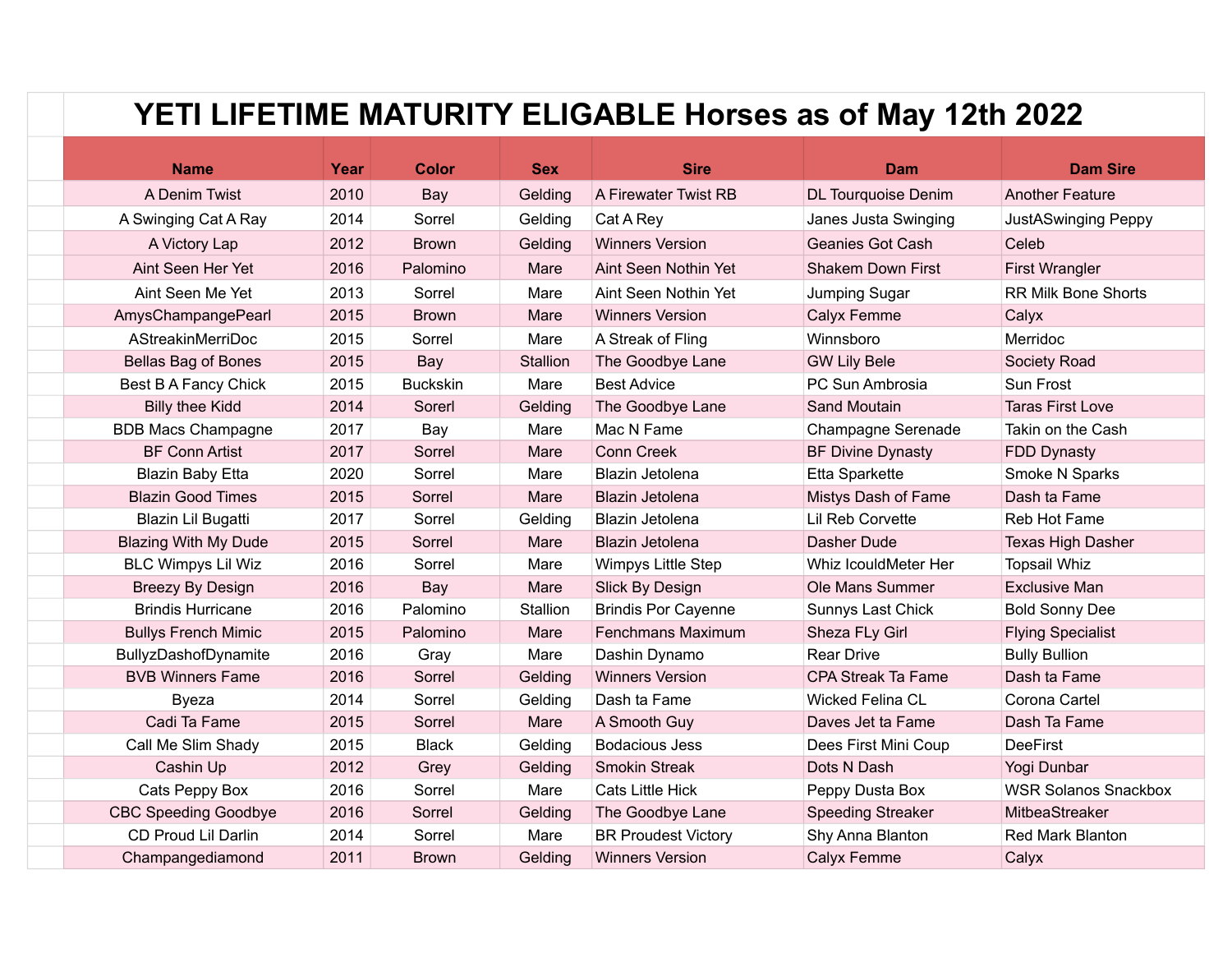| Chasin Aces and Fame        | 2017 | Sorrel          | Gelding  | <b>Chasin Frewater</b>    | W R Aces Fame               | Dash Ta Fame             |
|-----------------------------|------|-----------------|----------|---------------------------|-----------------------------|--------------------------|
| <b>Chasin Dennis</b>        | 2013 | Palomino        | GElding  | <b>Chasin Frewater</b>    | <b>Kwynns Dash</b>          | Dash ta Fame             |
| <b>Chasin' Sweet Annie</b>  | 2014 | Chestnut        | Mare     | <b>Chasin Frewater</b>    | All About Fame              | Dash ta Fame             |
| <b>Chicke Fame</b>          | 2014 | Palomino        | Mare     | A Classic Guy             | Dashing Book                | <b>LDS Unleashed</b>     |
| <b>Chicks Come Running</b>  | 2016 | Sorrel          | Gelding  | Frenchmans Easy Doc       | Chicks Nita Dash            | First Down Dash          |
| <b>Chips Ahoy</b>           | 2014 | Sorrel          | Gelding  | The Goodbye Lane          | PH Jazzy Judy               | <b>Tuff Buddy Cash</b>   |
| CM A Swift Corona           | 2016 | Bay             | Mare     | The Goodbye Lane          | <b>CM Corona OnTheHouse</b> | Stel Corona              |
| <b>CM Mark Me Famous</b>    | 2015 | Sorrel          | GElding  | Mark My Dial              | A Famous New                | Dash ta Fame             |
| Cooper 777                  | 2015 | Chestnut        | Gelding  | <b>JB Proud N Famous</b>  | Orange Merridoc             | Merridoc                 |
| CP Nyko                     | 2016 | <b>Brown</b>    | Stallion | Darkelly                  | <b>BuginOut</b>             | Ocean Runnaway           |
| CP Tweety                   | 2015 | <b>Brown</b>    | Mare     | Smoke Flash Im Gone       | El Jay Night Moves          | <b>MakNMoves</b>         |
| Dancin With the Band        | 2015 | Sorrel          | Mare     | Roc Shok                  | Sonitas Fancy Dancer        | Gasohol                  |
| Dash Ta Chentella           | 2015 | Sorrel          | Gelding  | A Classic Guy             | Dashing Book                | <b>LDS Unleashed</b>     |
| Dash Ta Da Roses            | 2017 | Sorrel          | Mare     | Short Way Ta Fame         | Cheeta Rose                 | <b>First N Six</b>       |
| Dash ta Fame Bardell        | 2015 | Chestnut        | Stallion | Dash ta Fame              | <b>Bardells Jubilee</b>     | <b>Gray Bardell</b>      |
| Dashing Rocket Dash         | 2013 | Chestnut        | Gelding  | Dashing with Cash         | <b>JKR Rockets Dash</b>     | Dashs Emblem             |
| Dashing Thru Gunsmoke       | 2011 | Bay             | Mare     | Dashing Move Fame         | Uno Chex Kid                | Uno Chex Red             |
| Dashs Centerfold            | 2011 | Sorrel          | Mare     | Dash ta Fame              | <b>Diamonds Tiny Effort</b> | <b>Proudest Effort</b>   |
| DayDreamin Bug              | 2016 | Bay             | Mare     | Shawne Bug Leo            | Special DayDreamer          | <b>Special Effort</b>    |
| DDD Guys Apollo             | 2017 | <b>Buckskin</b> | Gelding  | Guys French Jet           | Shawnees Dashin Lady        | Dash Ta Fame             |
| Designed By Armani          | 2017 | Palomino        | Gelding  | Slick By Design           | Vanilas Sudden Fame         | Dash ta Fame             |
| <b>DoubleDownOnThisGuy</b>  | 2016 | Palomino        | Gelding  | Frenchmans Guy            | Kwynns Dash                 | Dash ta Fame             |
| Down By The Creek           | 2016 | Chestnut        | Stallion | Conn Creek                | <b>BF Peices of April</b>   | <b>First Prize Perry</b> |
| Donnas Lucky Lady           | 2017 | <b>Brown</b>    | Mare     | <b>Turbulent Times</b>    | Five Bar Kate               | <b>Brookstone Bay</b>    |
| Dont Strike Judge           | 2016 | Grey            | Mare     | Judge Cash                | <b>Brave Striker</b>        | Colonels Oak             |
| <b>Dritin Frosty Bliss</b>  | 2014 | Bay             | Mare     | <b>Cotton Eyed Frost</b>  | <b>DriftersFrostyBliss</b>  | <b>Command Drift</b>     |
| <b>DTF Classey Chick</b>    | 2017 | Chestnut        | Mare     | Dash ta Fame              | Indebtedmiss                | <b>Debt Relief</b>       |
| <b>DTF Moonlight Martha</b> | 2015 | Sorrel          | Mare     | Dash ta Fame              | Moon Light Martha           | Marthas Six Moons        |
| DTF Try Catch Me            | 2015 | Sorrel          | Mare     | Dash ta Fame              | Pyro Babe                   | Pyron Six                |
| <b>Dustys Classy Effort</b> | 2008 | Bay             | Gelding  | <b>Dustys Best Effort</b> | <b>Miss Spicy Short</b>     | Ettaduino                |
| Dynamite Confettii          | 2013 | Sorrel          | Mare     | Confederate Leader        | Theive of Diamonds          | Doc oh Dynamite          |
| <b>Easonon Tess</b>         | 2013 | Sorrel          | Mare     | <b>CS Flashlight</b>      | El Paseos Tessa             | El Paseo Del Norte       |
| EPH Vegas Strip             | 2016 | Bay Roan        | Gelding  | French StreaktoVegas      | Strip of Snow               | Snowbound                |
| <b>Epic Challenge</b>       | 2014 | <b>Black</b>    | Gelding  | Challenge the Charts      | <b>Whatta Design</b>        | Whatta Landing           |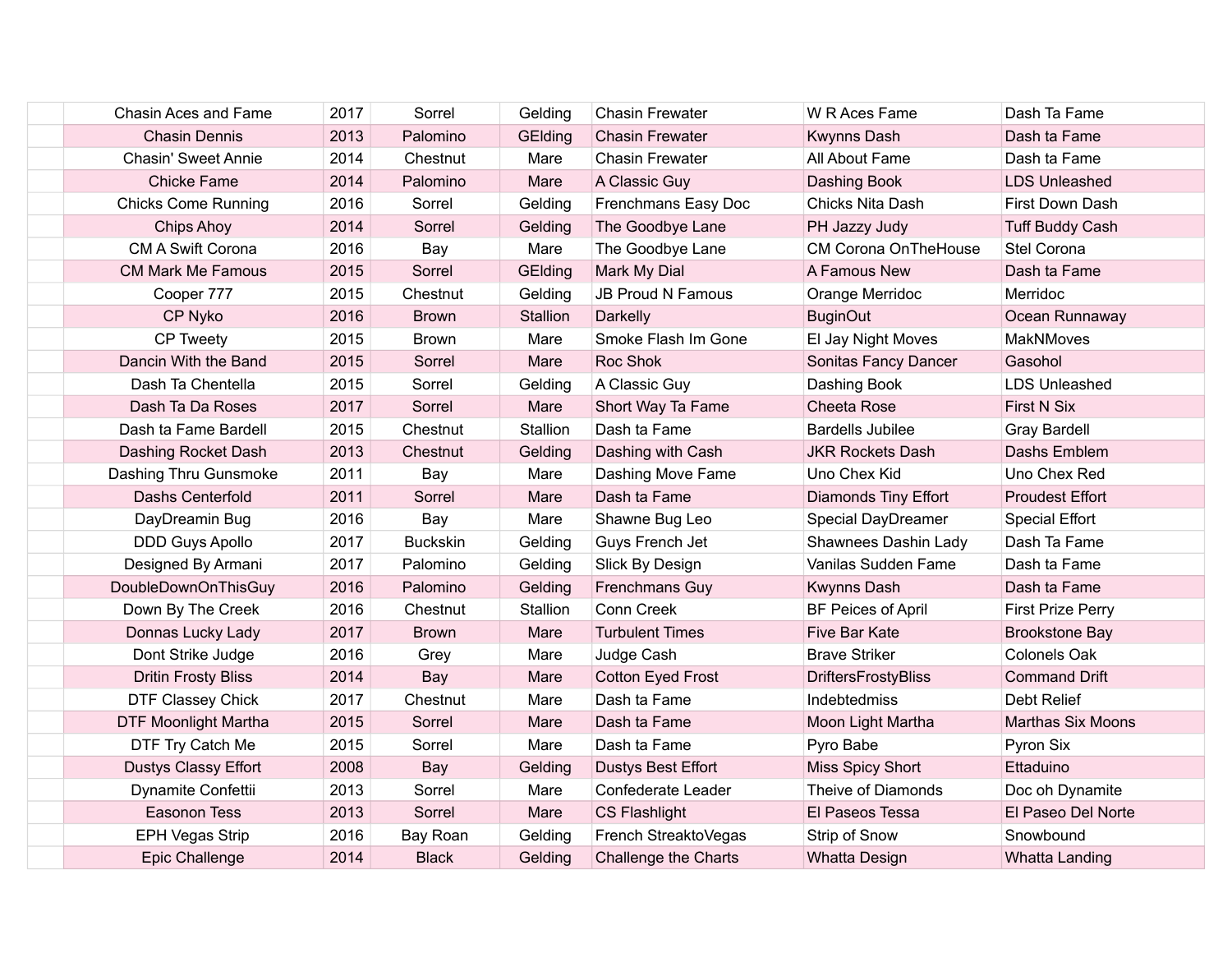| <b>Ettas Little Fab</b>     | 2020 | Palomino        | Stallion | <b>Frenchmans Fabulous</b>  | Etta Sparkette             | Smoke N Sparks           |
|-----------------------------|------|-----------------|----------|-----------------------------|----------------------------|--------------------------|
| Fabs Dash of Fame           | 2016 | Sorrel          | Gelding  | <b>Frenchmans Fabulous</b>  | Some Dash of Class         | Dash ta Fame             |
| Fabs Famous Cat             | 2015 | Sorrel          | Gelding  | <b>Frenchmans Fabulous</b>  | <b>Famous Meerkat</b>      | <b>JB Proud N Famous</b> |
| Fabs Frosty Fame            | 2017 | Chestnut        | Gelding  | <b>Frenchmans Fabulous</b>  | All About Fame             | Dash ta Fame             |
| <b>Fabs Gone Native</b>     | 2008 | Bay             | Gelding  | <b>Frenchmans Fabulous</b>  | <b>Mystic Intuition</b>    | Mystic Eye               |
| <b>Fame Creek</b>           | 2017 | chestnut        | Mare     | <b>Conn Creek</b>           | <b>MakN Fame</b>           | <b>MakNMoves</b>         |
| Fames Lil Mountain          | 2009 | <b>Brown</b>    | Gelding  | <b>Panther Mountain</b>     | Fames Lil Folly            | Dash Ta Fame             |
| <b>Famous Arlie</b>         | 2016 | Chestnut        | Mare     | Dash ta Fame                | <b>DJD PeekaBoo</b>        | Merridoc                 |
| <b>Famous Cue</b>           | 2017 | Palomino        | Mare     | <b>Frenchmans Fabulous</b>  | Suzie Kue                  | Dash ta Fame             |
| Famous Queen Olena          | 2013 | Sorrel          | Mare     | <b>Famous Gold Coin</b>     | Miss DPS Doc Quioxte       | Doc Poco Smart           |
| Famous Sniper               | 2014 | Chestnut        | Stallion | Dash ta Fame                | <b>Lickity Flit Fuel</b>   | Oklahoma Fuel            |
| Famous Son of a Gun         | 2013 | Sorrel          | Gelding  | Fiestas Gotta Gun           | Fame Baby                  | Dash ta Fame             |
| <b>Famously Painted</b>     | 2014 | Sorrel Overo    | Gelding  | <b>JB Proud and Famous</b>  | Sadies Lady                | Mr. Robin Boy            |
| FamousTweakurr              | 2015 | <b>Brown</b>    | Mare     | Smoke Flash Im Gone         | <b>LDS Blurry Sunset</b>   | <b>MurrtheBlurr</b>      |
| <b>Famous Empress</b>       | 2009 | Grey            | Mare     | Mr Fancy Fame               | Wyo Express                | Wyo Grand Prize          |
| Fenchmans Dee Bar           | 2016 | <b>Buckskin</b> | Mare     | A Classic Guy               | Marthas Dee Bar            | Fast Moon Chic           |
| Fire Fire Fire Fire         | 2015 | Bay             | Mare     | Shootin Firewater           | Main Issue                 | <b>Twin Spires</b>       |
| Fire N on Water             | 2011 | Palomino        | stallion | A Firewater Twist RB        | <b>Bam Bam Bars</b>        | Macho Jake               |
| Firewater Lane              | 2016 | Chestnut        | Stallion | Im Alive Firewater          | <b>SKS Garbo Lane</b>      | Lanes Leinster           |
| Flipmia Streakin Bug        | 2011 | Bay             | Mare     | Flipmia                     | Bugs in my Gears           | <b>Stripped Gears</b>    |
| French Dynamite Stik        | 2017 | Sorrel          | Gelding  | <b>IMA Special Kindaguy</b> | Carol Can Rock             | <b>Boonsmal Colonel</b>  |
| French Glitz n Glam         | 2015 | Palomino        | Mare     | Perks French Cash           | Aliven Packin              | Mr Packin Magic          |
| Frenchmans Savannah         | 2006 | Palomino        | Gelding  | <b>Heartland Guy</b>        | Monk Shot                  | Next to the Limit        |
| FrenchStreak to Win         | 2015 | Bay             | Gelding  | FrenchStreaktoVegas         | <b>CP Murrtal</b>          | Dash ta Fame             |
| Frosted Judge               | 2013 | Gray            | Gelding  | Judge Cash                  | PC Mari Madisum            | Sun Frost                |
| GamblingTaFame              | 2015 | Chestnut        | Gelding  | <b>BCK Makin You Famous</b> | <b>Gambling Crystal</b>    | <b>Crystal Gazer</b>     |
| Gators Irish Fame           | 2016 | Grey            | Mare     | On A Gator                  | Shesa Nutin Honey          | Mr Eye Opener            |
| GM Easy To Win              | 2017 | Palomino        | Mare     | <b>Conn Creek</b>           | <b>Tads Cuddle</b>         | <b>Tads Pride</b>        |
| <b>GM Splashing Proud</b>   | 2013 | Sorrel          | Gelding  | <b>JB Proud N Famous</b>    | Spashing Sally             | <b>Striking Distance</b> |
| GoldDiggerPartyChick        | 2017 | Grey            | Mare     | Judge Cash                  | Mageuta Moon               | Wolf Creek Blue Joe      |
| Golden Cloud                | 2015 | Palomino        | Mare     | Dash ta Fame                | Rosas Cantina CC           | Corona Cartel            |
| Goodbye Lane Seis           | 2016 | Sorrel          | Gelding  | The Goodbye Lane            | Lady Tres Seis             | <b>Tres Seis</b>         |
| <b>Grey Hammer</b>          | 2016 | Gray            | Stallion | Honorable Dillon            | Mimi N Lili                | Salt Lake                |
| <b>GSP KissinMe Ta Fame</b> | 2016 | <b>Black</b>    | Mare     | <b>TS SunnyMadeMeFamous</b> | <b>MAP Driftwood Belle</b> | Driftwood Smoke          |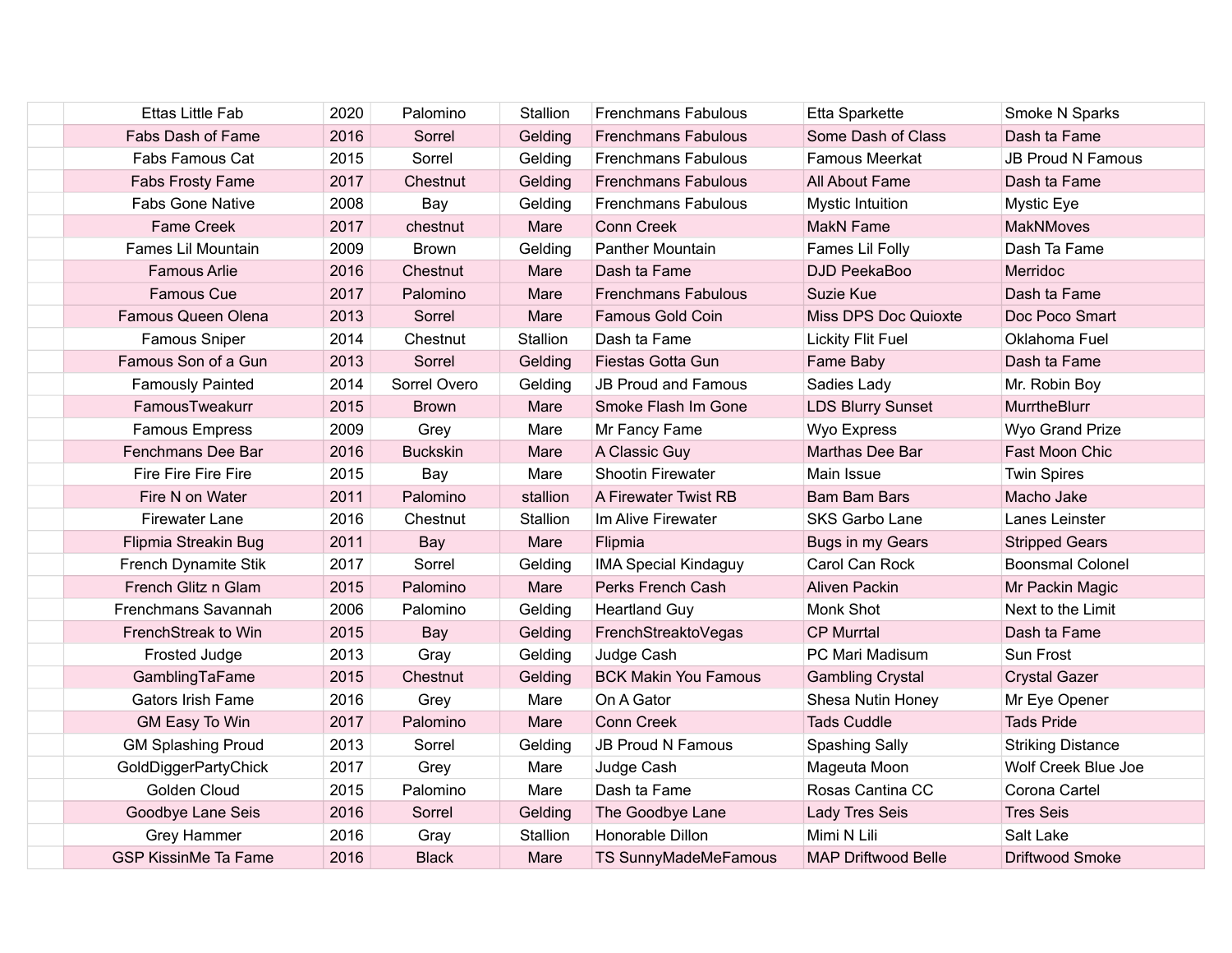| <b>Gun Locke</b>               | 2015                     | <b>Buckskin</b>       | Gelding  | PC Redwood Manny           | Painted Playgun             | Playgun                     |
|--------------------------------|--------------------------|-----------------------|----------|----------------------------|-----------------------------|-----------------------------|
| <b>Guns in Roses</b>           | 2016                     | Gray                  | Stallion | Dash ta Fame               | Perks N Roses               | Dash for Perks              |
| Guys Cashing In                | 2014                     | Palomino              | Mare     | Frenchmans Guy             | <b>Informed Chulita</b>     | The Informant               |
| <b>Guys Triple Lemmon</b>      |                          | 2015 Palomino Tobiano | Mare     | RCK Guys Golden Coin       | <b>Tripple Tillie</b>       | <b>Boston Dude</b>          |
| Handsomer Royal Ruby           | 2017                     | Sorrel                | Mare     | <b>TresSeis Royal Fame</b> | A Handsomer Red Ruby        | Handsomer                   |
| <b>Hercules Got Guns</b>       | 2014                     | Gray                  | Gelding  | Fiestas Gotta Gun          | MIP Laughingwood            | <b>Blondys Driftin Dude</b> |
| Heza Dashin Frenchman          | 2014                     | Gray                  | Gelding  | FG Texas Bug               | <b>Cleats on Feets</b>      | Dashing CLeat               |
| <b>Heza Victory</b>            | 2006                     | Chestnut              | Gelding  | Up to Victory              | Sheza A Natural             | <b>Windwalker Alive</b>     |
| HopSkip and a Streak           | 2014                     | Sorrel                | Stallion | French StreaktoVegas       | <b>JKR Rockets Dash</b>     | Dashs Emblem                |
| <b>Houstons Streakin First</b> | $\overline{\phantom{a}}$ | N/A                   | N/A      | unkown                     | unkown                      | unkown                      |
| <b>Hunters Rally</b>           | 2004                     | Chestnut              | Mare     | Figure Four Hunter         | <b>Birds Twistus</b>        | <b>Cactus Twist Star</b>    |
| Idas First Fling               | 2012                     | Bay Roan              | Mare     | A Streak of Fling          | Kwynns Dash                 | Dash ta Fame                |
| Ima Boy Gator                  | 2015                     | Gray                  | GElding  | On A Gator                 | <b>IMA Girl Judge</b>       | Judge Cash                  |
| <b>IMA Hott Doll</b>           | 2015                     | Chestnut              | Mare     | Eyesa Special Slim         | Beddy Bye Doll              | First N Six                 |
| <b>IMA Turbo Scooter</b>       | 2014                     | Bay                   | Gelding  | DT Firen for Bullion       | Dox Miss Emily              | Dox Hermitt                 |
| ImChoccoJingleJangle           | 2016                     | <b>Brown</b>          | Gelding  | A Chocolate Fury           | <b>TMHot Flash</b>          | The Goodbye Lane            |
| Irish Certa                    | 2015                     | Chestnut              | Mare     | Irish Pay                  | <b>Bueno Certa</b>          | Dox Bueno Dinero            |
| Irish Geronimo                 | 2015                     | Bay                   | Gelding  | Irish Pay                  | SX Letta Punky Doit         | Letta Hank Do it            |
| Irish Ywllow Viper             | 2016                     | Palomino Roan         | Mare     | Vanilla Viper              | <b>Irish Darling</b>        | <b>Marthas Six Moons</b>    |
| Its How We Roll                | 2017                     | Sorrel                | Gelding  | Blazin Jetolena            | <b>Rollin Nickie</b>        | As Good As Nick Gets        |
| Jackie Cochran                 | 2015                     | <b>Brown</b>          | Mare     | Tac It Like A Man          | Lift WIngs                  | Royal Shake Em              |
| <b>JCV Vans Off TheWall</b>    | 2016                     | Gray                  | Gelding  | Famous Cherry Cola         | <b>Bobette Patch</b>        | Papas Smokey Patch          |
| Jets Blazin Fame               | 2010                     | Chestnut              | Mare     | Blazin Jetolena            | Annies Dash                 | Dash ta Fame                |
| JL Chanel                      | 2015                     | Bay                   | Mare     | <b>Ivory James</b>         | JL Cyan                     | <b>RED</b>                  |
| JL Prissys Roc                 | 2014                     | Palomino              | Mare     | JL Sirocco                 | VCPrissysDiggerFrost        | Sun Frost                   |
| JL Siri                        | 2015                     | <b>Bay</b>            | Mare     | FrenchStreaktoVegas        | Solara                      | <b>Band of Azure</b>        |
| <b>JR Parker</b>               | 2004                     | Chestnut              | Gelding  | The Goodbye Lane           | Dashing Pup                 | TouchdownDash               |
| JR Winkins FirstDash           | 2014                     | Grey                  | Gelding  | Saint Pattys Wink          | <b>FS Alices First Dash</b> | <b>Taras First Love</b>     |
| JT Fabulous Frenchie           | 2015                     | Palomino              | Mare     | <b>Frenchmans Fabulous</b> | Pet Sis                     | <b>RLS Cowboy</b>           |
| Kanga Kat                      | 2017                     | Bay                   | Mare     | <b>Bet Hesa Cat</b>        | Stylaroo                    | Docs Stylish Oak            |
| <b>KG Just A Streak</b>        | 2014                     | <b>Brown</b>          | Mare     | French StreaktoVegas       | KG Justiceweexpected        | Judge Cash                  |
| <b>KN Fast N Fabulous</b>      | 2016                     | <b>Buckskin</b>       | Gelding  | <b>Frenchmans Fabulous</b> | <b>Mistys First Success</b> | Corona Caliente             |
| LC Vegas Showgirl              | 2017                     | Chestnut              | Mare     | French StreaktoVegas       | Go for Gas                  | Gasohol                     |
| <b>Lil French Streak</b>       | 2015                     | Sorrel                | Mare     | FrenchStreaktoVegas        | Hummers Last Lady           | <b>Humbolt Duster</b>       |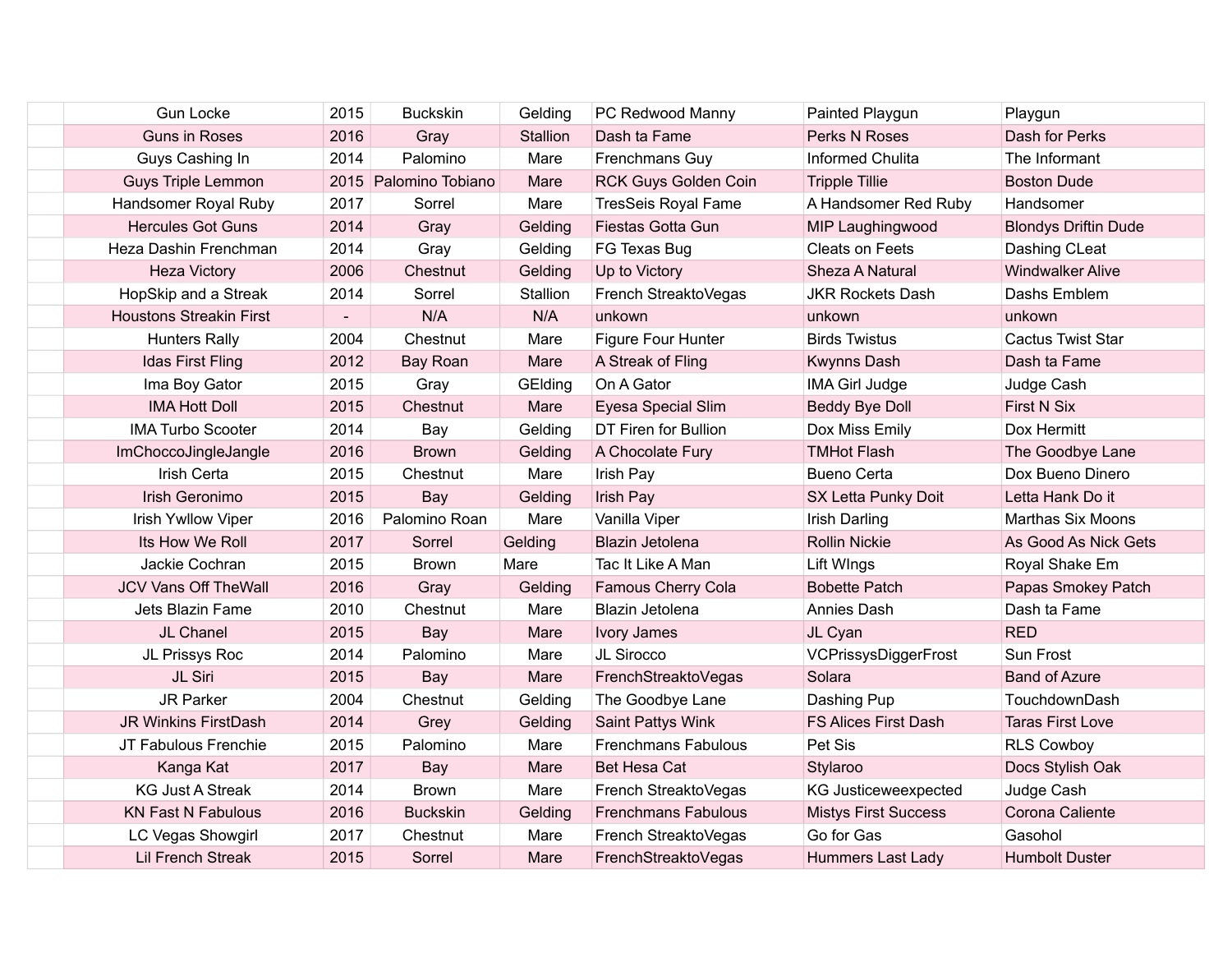| Love the Famous Red       | 2015 | Sorrel          | Stallion | <b>JB Proud N Famous</b>     | Pre Love                      | <b>Taras First Love</b>    |
|---------------------------|------|-----------------|----------|------------------------------|-------------------------------|----------------------------|
| <b>LR Full Sail</b>       | 2017 | <b>Brown</b>    | Gelding  | Oceans Apart                 | A Von Zae                     | JumpN                      |
| MajorAttitudeTaFame       | 2016 | Sorrel          | Gelding  | Dash ta Fame                 | <b>Bugs Alive N Firen</b>     | Alive N Fire               |
| <b>Maples American</b>    | 2015 | <b>Brown</b>    | Gelding  | The Goodbye Lane             | Legacys Lady Hawk             | Hawkinson                  |
| MarlaHoooch               | 2016 | <b>Buckskin</b> | Mare     | PC Redwood Manny             | <b>Scottys Special Popo</b>   | Special Royal Effort       |
| <b>Marthas Pirate</b>     | 2016 | Sorrel          | Mare     | This Fame is on Fire         | Marthas O Toole               | <b>Marthas Six Moons</b>   |
| MercurysDynasty           | 2017 | Gray            | Mare     | JR Dynasty Mountain          | <b>RTM Lunch Money</b>        | <b>TR Dasher</b>           |
| Merlyn Foo                | 2015 | Bay             | Mare     | Foose                        | Five Bar Lily                 | <b>Brookstone Bay</b>      |
| Merri Eddies Sun          | 2016 | Chestnut        | Mare     | <b>Eddie Stinson</b>         | <b>Six Hex Frost</b>          | <b>SunDeWit</b>            |
| Metallic Cajun Cat        | 2015 | Red Roan        | Gelding  | <b>Metallic Cat</b>          | <b>Rocking Toy</b>            | <b>Squezk Toy</b>          |
| MH Chasin Debonair        | 2014 | Sorrel          | Mare     | <b>Chasin Frewater</b>       | Lotta Debonair                | Dash ta Fame               |
| Minnies Royal Buckeye     | 2017 | Bay Roan        | Gelding  | <b>Crown Royal Blues</b>     | <b>Drifters Minnie Roan</b>   | Cow Ladys Drifter          |
| <b>Missin Maybes</b>      | 2014 | Bay             | Gelding  | Dox Bueno Dinero             | Maybe Chablis                 | No Maybes                  |
| Miss Mac N Fame           | 2011 | <b>Brown</b>    | Mare     | Mac N Fame                   | <b>Compromising Lady</b>      |                            |
| Mitchell                  | 2014 | Sorrel          | Gelding  | Slick by Design              | PV Rockin Ta Fame             | Dash ta Fame               |
| Model X                   | 2015 | <b>Black</b>    | Mare     | Slick By Design              | PV Rockin Ta Fame             | Dash ta Fame               |
| Moonridge Rising          | 2014 | <b>BUckskin</b> | Gelding  | <b>Guys Firrst Down Fame</b> | Yawls Harley Chic             | Yawls Rabbit               |
| Mr Montana Nicarose       | 2016 | Chestnut        | Mare     | Mr Montana Nic               | Pepnics Hickry Rose           | <b>Smart Little Pepnic</b> |
| Mr TresSeisRoyalFame      | 2016 | Bay             | Gelding  | <b>TresSeis Royal Fame</b>   | Layin Tracks                  | Dox Bueno Dinero           |
| My Blazin Scooter         | 2017 | Bay             | Gelding  | Dash ta Fame                 | <b>WB Blazin Blurry</b>       | Blazin Jetolena            |
| My Flittin Heart          | 2014 | Sorrel          | Mare     | Heart of the Cartel          | MIssFlitBarBeggar             | Flit Bar Beggar            |
| <b>Nickel Dee Frosted</b> | 2013 | Gray            | Gelding  | <b>Blues Flash Frost</b>     | Miss Snickle Dee              | Deregulate                 |
| NSM Bad Leroy Brown       | 2014 | <b>Brown</b>    | Gelding  | Ivory James                  | Yankee Bug Bite               | My Yankee Bug              |
| <b>NSM Bullet Proof</b>   | 2015 | Sorrel          | Gelding  | <b>Streak of Fling</b>       | <b>BH Outlaws Bullet</b>      | Dash ta Fame               |
| <b>NSM Stroker Ace</b>    | 2013 | Sorrel          | Gelding  | <b>Eddie Stinson</b>         | Yankee Bug Bite               | My Yankee Bug              |
| Nu Gold N Girl            | 2017 | Palomino        | Mare     | Nu Gold N Cash               | Sue                           | CeeBee Command             |
| Oscar S Firewater         | 2017 | Chestnut        | Gelding  | Im Alive Firewater           | <b>Streaking Ways</b>         | Casady Casanova            |
| <b>OSO</b>                | 2013 | <b>Buckskin</b> | Gelding  | Roan Bar Dynamite            | <b>GRADE Pitzer Bred Mare</b> | <b>GRADE</b>               |
| Pardon Dat French         | 2015 | Chestnut        | Mare     | Dats A Frenchman             | <b>CSE Dash of Boston</b>     | Dash of Royal Gold         |
| Pays to be Smooth         | 2015 | <b>Buckskin</b> | Gelding  | A Smooth Guy                 | Fame N Money                  | Poco Lijerito              |
| PC Judge Madiosun         | 2015 | Bay Roan        | Gelding  | Judge Cash                   | PC Mari Madisun               | Sun Frost                  |
| PC Mari This Judge        | 2016 | Gray            | Mare     | Judge Cash                   | PC Mari Madisun               | Sun Frost                  |
| Peek at my Fame           | 2014 | Sorrel          | Gelding  | Dash ta Fame                 | DJD PeekaBoo                  | Merridoc                   |
| Perks A BN Bad            | 2017 | <b>Buckskin</b> | Gelding  | Perkolatin                   | Ikes Easy Wonder              | <b>TTC Ikes Desperado</b>  |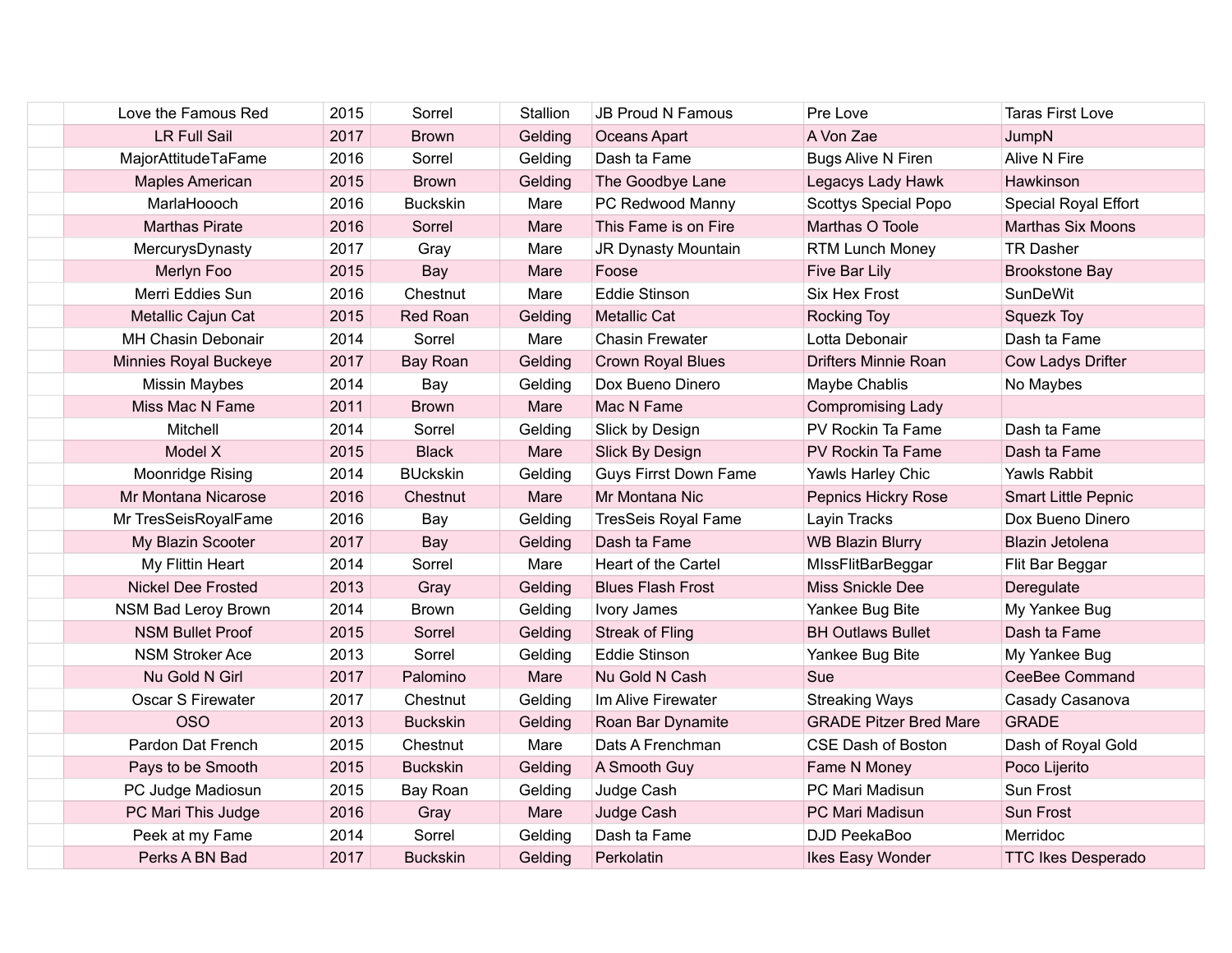| <b>PK Betcha Boots</b>       | 2015 | Sorrel       | Mare            | <b>First Prize Dash</b>     | Kinky Boots               | Agouti                   |
|------------------------------|------|--------------|-----------------|-----------------------------|---------------------------|--------------------------|
| Poco Chicuito                | 2009 | Sorrel       | Gelding         | Poco Lijerito               | Saddle Chic               | <b>Bankers Saddle</b>    |
| Poor N Famous                | 2012 | <b>Brown</b> | Gelding         | Famous Lane                 | My Native Moons           | <b>Marthas Six Moons</b> |
| Prime Time ta Streak         | 2013 | Bay          | Gelding         | <b>Prime Talent</b>         | <b>Expressly Six</b>      | <b>Streakin Six</b>      |
| PT Dashing Casanova          |      | N/A          | N/A             | unkown                      | unkown                    | unkown                   |
| RB Prince ofa Guy            | 2015 | Sorrel       | Gelding         | <b>Traffic Guy</b>          | Peppys Sun Princess       | Ninsa Peppy Doc          |
| Redwood Manny Jo7            | 2016 | Palomino     | Mare            | PC Redwood Manny            | <b>HCR Golden Victory</b> | Mr San Cuatro            |
| ReyDioActive Glo             | 2016 | Bay Roan     | Mare            | <b>ReyDioActive</b>         | Smartys Boon Glo          | Smart Lil Scoot          |
| <b>RGR Bellaire</b>          | 2014 | Sorrel       | Mare            | <b>King Aire</b>            | <b>RGR Magic Miss</b>     | Ralp Ryan                |
| Roc this Dance               | 2014 | Sorrel       | Mare            | Roc Shok                    | Sonitas Fancy Dancer      | Gasohol                  |
| Rock My Judge                | 2016 | Gray         | Gelding         | Judge Cash                  | Kings Classy Ruby         | <b>ELS Domino King</b>   |
| <b>RQF Quik Fame</b>         | 2015 | Palomino     | Mare            | Royal Quick Frenchman       | Merri Dashi               | Dash ta Fame             |
| Royal Spike of Fame          | 2017 | <b>Brown</b> | Gelding         | THR Buggin Da Famous        | Ona Royal Dash            | OnAnotherHigh            |
| <b>Royally Dashing</b>       | 2017 | Bay          | Gelding         | <b>TresSeis Royal Fame</b>  | <b>Dashing Dance</b>      | Dashing with Cash        |
| RS Cash on the Line          | 2015 | Tobiono      | Gelding         | On the Line                 | <b>Tillys Last Love</b>   | Taras First Love         |
| <b>RV Brijett</b>            | 2017 | Sorrel       | Mare            | Blazin Jetolena             | <b>DTF Mellowdoc</b>      | Dash ta Fame             |
| RV Ebony Design              | 2015 | <b>Black</b> | Gelding         | Slick By Design             | Two Dash to Fame          | Dash ta Fame             |
| RV Two Dash ta Vegas         | 2016 | Sorrel       | Gelding         | FrenchStreaktoVegas         | Two Dash to Fame          | Dash ta Fame             |
| Salenas Famous Guy           | 2016 | Chestnut     | GElding         | Guys Casanova Cowboy        | Savory Selena             | Dash ta Fame             |
| San Saba Perk                | 2016 | Sorrel       | Gelding         | <b>BBP War Wagon</b>        | Settin on Perk            | Dash for Perks           |
| <b>Scarlet Secrets</b>       | 2018 | Chestnut     | Mare            | <b>Streaky Smudge</b>       | Tell Me Im Smoke N        | Smoke N Sparks           |
| <b>SCR Streakin Wimpy</b>    | 2016 | Sorrel       | Gelding         | A Streak of Fling           | <b>ThisChicsA Wimpy</b>   | Wimpys Little Step       |
| SD Chocolate Molly           | 2016 | Bay          | Mare            | A Chocolate Fury            | <b>Tinys Royal</b>        | Smokem Tiny              |
| SD Chocolate Sidney          | 2014 | Sorrel       | Mare            | A Chocolate Fury            | SD Royal Lane             | The Goodbye Lane         |
| <b>SDCWarriorsHallOfFame</b> | 2017 | Bay          | Stallion        | <b>JustAHeartOfAWarrior</b> | Our Dash Ta Heaven        | BobbiesDashTaFame        |
| Secret GirlLBH               | 2015 | Bay          | Gelding         | No Secrets Here             | Wachovia Glrl             | <b>Tres Seis</b>         |
| Shes a Special Fame          | 2015 | Palomino     | Mare            | Aint Seen Nothin Yet        | MNV Sassy Showdown        | <b>Special Show</b>      |
| <b>Shes Packin Dynamite</b>  | 2014 | Sorrel       | Mare            | Famous Charmer              | NF Frenchmans Dyna        | Frenchmans Guy           |
| ShezaWickedDesign            | 2017 | <b>Black</b> | Mare            | Slick By Design             | Perks Jettin Honor        | Perks Master             |
| Shez All That Jazz           | 2016 | Gray         | Mare            | Aint Seen Nothin Yet        | Pay No Attention          | <b>Preferred Pay</b>     |
| Shez Keepin the Dream        | 2018 | Sorrel       | Mare            | This Guyz A Keeper          | Sheza Power Wagon         | PYC Paint Your Wagon     |
| Shine N Dash                 | 2015 | Sorrel       | Mare            | <b>Guys Real Deal</b>       | <b>First Copauino</b>     | First to Shine           |
| <b>Shiney New Treasure</b>   | 2017 | Sorrel       | Mare            | Zipanic                     | Dont Skipa Treasure       | Skip N Waves             |
| Short Way ta Fame            | 2014 | Sorrel       | <b>Stallion</b> | Dash ta Fame                | <b>Short Stop Sis</b>     | Shorty Lena              |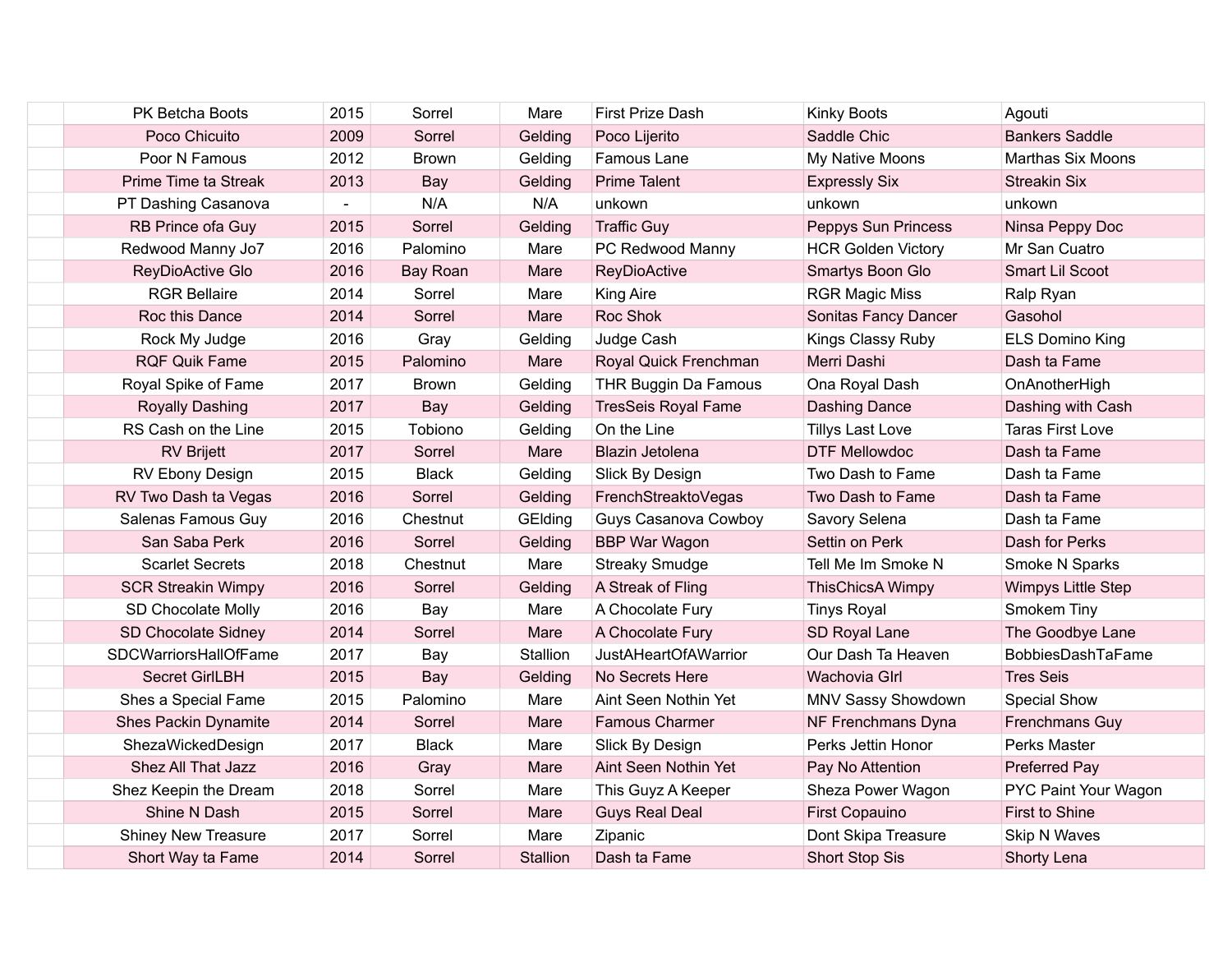| Silver N Dough              | 2015 | Gray            | Stallion | TwoFortheDough             | <b>Silver Replicate</b>   | Judge Cash               |
|-----------------------------|------|-----------------|----------|----------------------------|---------------------------|--------------------------|
| <b>Six French Flings</b>    | 2016 | Bay Roan        | Mare     | A Streak of Fling          | FC SIx French Moons       | Frenchmans Guy           |
| Smoke N Forty Five          | 2008 | Bay             | Gelding  | Smoke N Sparks             | Smashin Lady Bay 99       | <b>Smashed Rusty</b>     |
| Smoke N Lizzy Lane          | 2014 | Bay             | Mare     | The Goodbye Lane           | Washakee Damn             | Smoke N Sparks           |
| SmokeFlash im Gone          | 2004 | Sorerl          | Stallion | Smoke Em Tiny              | Ima Hot Flasher           | Dash ta Fame             |
| SmokeHuas                   | 2016 | Chestnut        | Stallion | The Red Dasher             | <b>RF Firefly</b>         | Smoke N Sparks           |
| SmokeNBunker                | 2016 | Gray            | Stallion | <b>Rex Hill</b>            | <b>WM Quick Stick</b>     | Smoke N Sparks           |
| SmokinToWin KaChing         | 2014 | <b>Black</b>    | Gelding  | Smoke N Sparks             | Winning Mito Lady         | MIto is the Limit        |
| SmokWinCaching              | N/A  | <b>Black</b>    | Gelding  | Smoke N Sparks             | unknown                   | unknown                  |
| Smooth and Irish            | 2011 | Sorrel          | Gelding  | <b>Yellow Hammer Six</b>   | Miss Sporty Brown         | Sporty Peppy Doc         |
| Smooth Moven Cowgirl        | 2015 | Bay             | Mare     | <b>Cowboys Cartel</b>      | Smooth French Girl        | Frenchmans Guy           |
| Smooth Money Raider         | 2017 |                 | Gelding  | A Smooth Guy               | Rare Red Raider           | On the Money Red         |
| Smooth Operraider           | 2015 | <b>Buckskin</b> | Gelding  | A Smooth Guy               | Rare Red Raider           | On the Money Red         |
| Smooth Sailing              | 2017 | Bay             | Mare     | A Smooth Guy               | <b>RBS Dream</b>          | Canth                    |
| Smooth SonOfA Gun           | 2016 | Bay             | Gelding  | A Smooth Guy               | Jamies Got a Gun          | Dash ta Fame             |
| Smooth Vanilla Latte        | 2016 | Palomino        | Mare     | A Smooth Guy               | Shaleos Shadow            | Prices Jim Bob Leo       |
| Sofhia Kay                  | 2015 | <b>Brown</b>    | Mare     | The Goodbye Lane           | <b>GW Plain Jane Fame</b> | Dash ta Fame             |
| Son Of Slick                | 2017 | <b>Black</b>    | Gelding  | Slick By Design            | Luck Sure E Tacs          | Dash Ta Fame             |
| Sparks A Blazen             | 2014 | Sorrel          | Mare     | Smoke N Sparks             | Peppy Blaze N Frost       | LS Frost on Topsail      |
| SP Big Booty Bunny          | 2017 | Sorrel          | Gelding  | Sun of a Bunny             | <b>Golden Willow Miss</b> | <b>Willow Beda Chick</b> |
| <b>SR Epic Feista</b>       | 2017 | Sorrel          | Mare     | Epic Leader                | IRA Grand Victory         |                          |
| <b>SR Epic Grand Dash</b>   | 2017 | Sorrel          | Stallion | Epic Leader                | IRA Grand Victory         |                          |
| Streakin in Diamnonds       | 2015 | <b>Brown</b>    | Mare     | <b>Streakin Four Sixes</b> | GivemA Diamond            | GivemA Lickin            |
| <b>Streakin Miss Wonder</b> | 2014 | Sorrel          | Mare     | A Streak of Fling          | Frenchmans Otoe Girl      | Frenchmans Guy           |
| Streetz of Gold             | 2015 | Sorrel          | Mare     | Casino Heist               | Miss Frosty More          | <b>Frosty Feature</b>    |
| <b>Switching Creeks</b>     | 2016 | chestnut        | Mare     | <b>Conn Creek</b>          | $\overline{?}$            | $\overline{?}$           |
| T Heart JuiceBox            | 2016 | Sorrel          | Mare     | <b>Blues Flash Frost</b>   | <b>Bee A Streakin</b>     | Streakin Jewel           |
| <b>TFour Down Fame Lane</b> | 2017 | Sorrel          | Gelding  | TFourOverDrivinNFame       | Down Angel Lane           | Lanes Leinster           |
| <b>TFour Speedy N Fame</b>  | 2015 | Red Dun         | Gelding  | TFourOverDrivnNFame        | BestBarinHollywood        | Hollywood Heat           |
| The Goodbye Dale            | 2017 | Chestnut        | Mare     | The Goodbye Lane           | Tuffs Lizzy Beth          | <b>Tuff Lena</b>         |
| The Goodbye Road            | 2017 | Grey            | Mare     | The Goodbye Lane           | Road to Rubies            | Society Road             |
| The Purple One              | 2015 | <b>Red Roan</b> | Gelding  | Once in a Blu Moon         | <b>Colonels Mate</b>      | <b>Smart Mate</b>        |
| The Right Version           | 2015 | Bay             | Mare     | <b>Winners Version</b>     | The Right Life            | Dash to Chivato          |
| ThirdStartotheRight         | 2013 | Sorrel          | Gelding  | <b>Third Cutting</b>       | Starstruck Ichi           | Cat Ichi                 |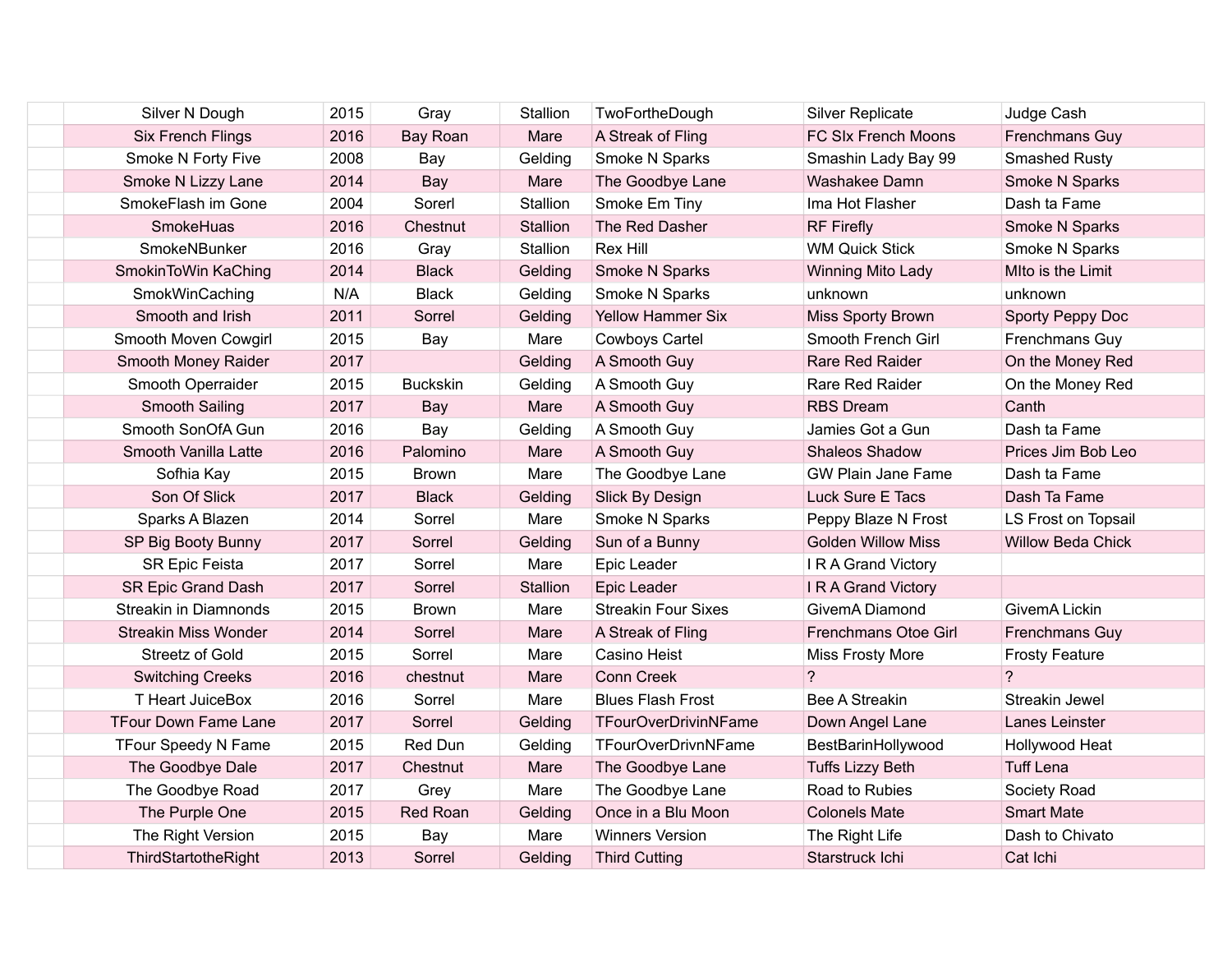| This Lanes A Blazin                 | 2014 | Chestnut         | Mare     | Blazin Jetolena            | <b>SMR Sexy Two</b>       | Lanes Leinster         |
|-------------------------------------|------|------------------|----------|----------------------------|---------------------------|------------------------|
| <b>TM Cherry Chocolate</b>          | 2014 | Chestnut         | Stallion | A Chocolate Fury           | <b>TM Miss Laney</b>      | The Goodbye Lane       |
| <b>TM Chocolate Cookie</b>          | 2014 | <b>Brown</b>     | Mare     | A Chocolate Fury           | <b>TMHot Flash</b>        | The Goodbye Lane       |
| <b>TM Chocolate Matilda</b>         |      |                  |          |                            |                           |                        |
| <b>TM Conclusive</b>                | 2012 | <b>Brown</b>     | Mare     | <b>Tiny Trubador</b>       | TM Lil Cashier            | Smokem Tiny            |
| TM Flashy Pebbles                   | 2015 | Sorrel           | Mare     | Smoke Flash Im Gone        | Ima Aba Daba Do           | The Goodbye Lane       |
| TM Game Changer                     | 2015 | Bay              | Stallion | Confederate Leader         | Dr Snickers Bar           | Dr Nick Bar            |
| TM NightmareMoon                    | 2014 | <b>Brown</b>     | Mare     | A Chocolate Fury           | TM Lil Cashier            | Smokem Tiny            |
| <b>TPR Money Missle</b>             | 2014 | <b>Brown</b>     | Mare     | <b>Stricks CF Money</b>    | <b>Rocket Missle Time</b> | <b>Time Line</b>       |
| TR Chicks Love Cash                 | 2016 | <b>Black</b>     | Gelding  | <b>TR Illumniator Cash</b> | Chick is Blazin           | Chicks A Blazin        |
| <b>Tres Dedos Blancos</b>           | 2017 | <b>Blue Roan</b> | Mare     | <b>Tres Fortunes</b>       | Sporties Baker Three      | Reeves Sportie Roan    |
| <b>Twisted Derbys Judge</b>         | 2016 | Bay              | Stallion | Judge Cash                 | Derbys July Moon          | Dandy Derby            |
| Two Point O                         | 2017 | Sorrel           | Mare     | Casino Heist               | Famous Angelena           | Dash ta Fame           |
| <b>Two Rubles</b>                   | 2012 | Sorrel           | Mare     | TwoFortheDough             | A Societys Lass           | Society Road           |
| Upstream Jack                       | 2011 | <b>Brown</b>     | Gelding  | <b>Winners Version</b>     | <b>Ruddy Runner</b>       | Easy Rumbo             |
| Valentines Noted End (Golden Hippo) | 2014 | Palomino Roan    | Mare     | TS SunnyMadeMeFamous       | <b>Valentines Romance</b> | <b>Instant Romance</b> |
| VF Born ta be Wild                  | 2016 | Sorrel           | Gelding  | Born ta be Famous          | <b>VF Candy Money</b>     | On the Money Red       |
| VF Fire My Stinson                  | 2017 | Palomino         | Gelding  | <b>Eddie Stinson</b>       | VF Shez on Fire           | <b>Bullys on Fire</b>  |
| VF Wheely Cool                      | 2017 | Sorrel           | Gelding  | <b>Eddie Stinson</b>       | <b>Wheely Quick</b>       | The Harder They Fall   |
| Vodka Reigns                        | 2014 | Bay              | Mare     | <b>Triple Vodka</b>        | Reign of Fame             | <b>Bully Bullion</b>   |
| <b>Wayside Pockets</b>              | 2006 | Palomino         | Gelding  | <b>Shiver Shake</b>        | Yanceys Goldline          | Hollywood Return       |
| Wham Bam French Man                 | 2016 | Red Dun          | Stallion | PC Frenchmans Mark         | Tee J Major Luck          | OT Seven Come Eleven   |
| Winners Blu Bayou                   | 2016 | Sorrel           | Gelding  | <b>Winners Version</b>     | <b>Bolexie Blue</b>       | Chicks A Blazin        |
| Woody Be Smooth                     | 2016 | Sorrel           | Gelding  | Woody Be Tuff              | Smooth N Light            | CD Lights              |
| Yer Killin Me Smalls                | 2015 | <b>Buckskin</b>  | Gelding  | The Goodbye Lane           | Platinum Spark            | Diamond TE Spark       |
| Zipang                              | 2015 | Bay              | Mare     | <b>Frenchmans Guy</b>      | Our Genuine Delight       | Dash ta Fame           |
| Zippin While Driftin                | 2014 | Bay              | Gelding  | Docs Driftwood Smoke       | CertinallyAFineZippo      | Zippos Heaven Sent     |
|                                     |      |                  |          |                            |                           |                        |
|                                     |      |                  |          |                            |                           |                        |
|                                     |      |                  |          |                            |                           |                        |
|                                     |      |                  |          |                            |                           |                        |
|                                     |      |                  |          |                            |                           |                        |
|                                     |      |                  |          |                            |                           |                        |
|                                     |      |                  |          |                            |                           |                        |